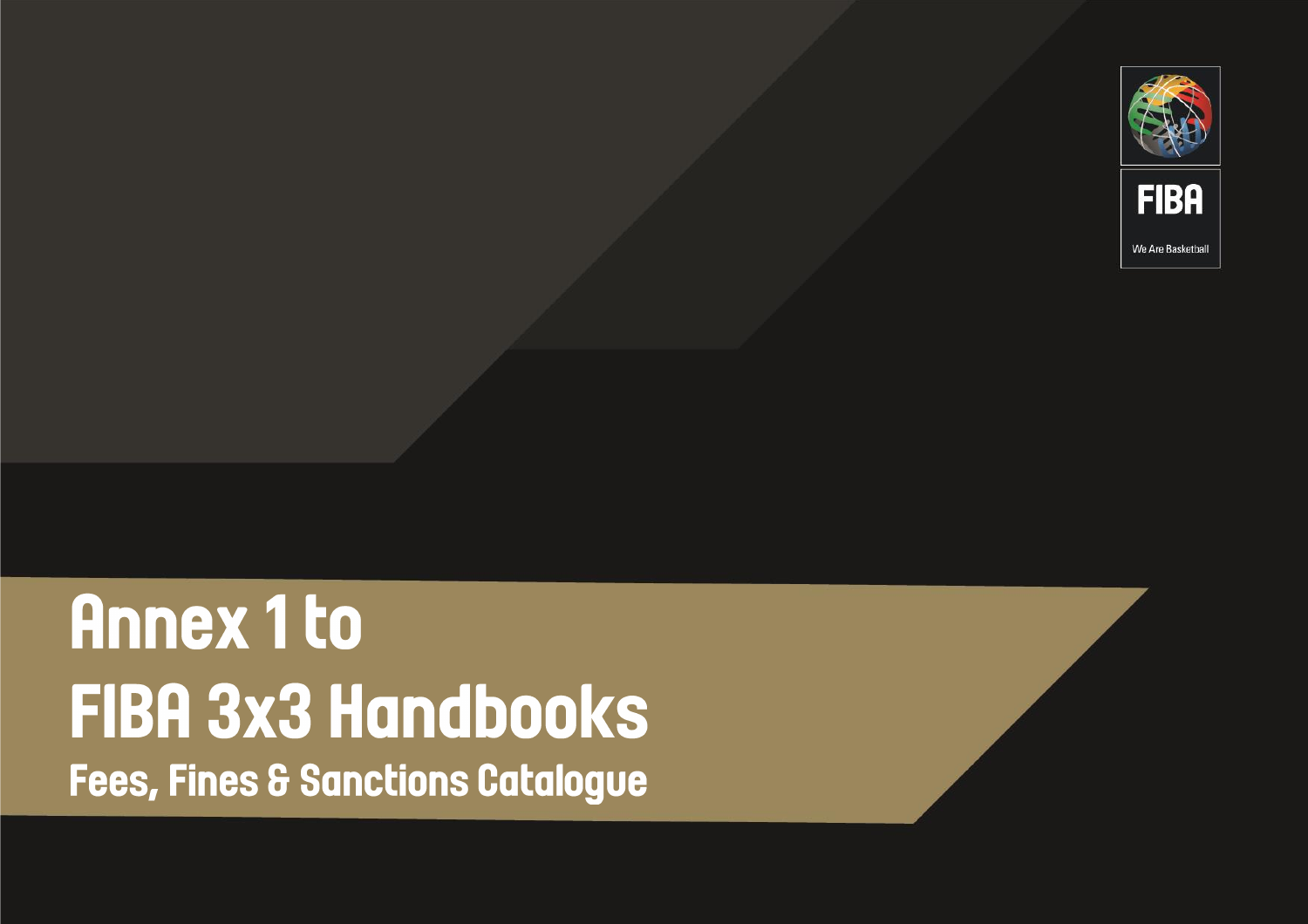FIBA may apply the following standard set of administrative fees, fines and sanctions for infractions and violations of the regulations of the respective competition handbooks, i.e. National Team Handbook, World Tour Handbook and Women's Series Handbook ("Handbooks").

- **1. Administrative fees**
- **2. Fines & sanctions for participation related violations**
- **3. Fines & sanctions for uniform & ancillary gear/equipment related violations**

Note: The definitions of the respective Handbook apply. This Annex has to be read in conjunction with the corresponding Handbook.

## FIBA may charge the following **administrative fees**:

| <b>Purpose</b>                                                                                               | <b>FIBA 3x3 Official National Team</b><br><b>Competitions</b> | <b>FIBA 3x3 Men's Pro-Circuit</b> | <b>FIBA 3x3 Women's Series</b> |
|--------------------------------------------------------------------------------------------------------------|---------------------------------------------------------------|-----------------------------------|--------------------------------|
| 48h extension for completing team registration                                                               | USD 2.500                                                     |                                   |                                |
| 48h extension for completing player registration                                                             | USD 2.500                                                     |                                   |                                |
| Registering a substitute after closing of player<br>registration                                             | USD 500 per player                                            |                                   |                                |
| Replacing registered player(s) after closing of<br>registration                                              | <b>USD 2.500</b>                                              |                                   |                                |
| Registering a player at Technical Meeting                                                                    | <b>USD 500</b>                                                |                                   |                                |
| 2 <sup>nd</sup> Technical Meeting due to team/delegation not<br>being present at official Technical Meeting* | <b>USD 2.500</b>                                              |                                   |                                |
| Handing in documents or uniforms after end of<br><b>Technical meeting</b>                                    | USD 200 per document or set of<br>uniforms                    |                                   |                                |
| 24h extension for uploading any requested<br>document/information                                            | USD 100 per document                                          | USD 100 per document              | USD 100 per document           |
| Extension for confirming the team participation                                                              |                                                               | <b>USD 500</b>                    |                                |
| Extension for submitting the Event Roster                                                                    |                                                               | <b>USD 500</b>                    | <b>USD 500</b>                 |

\*with the exception of force majeure proven to FIBA's comfortable satisfaction. Force majeure does not include injuries other than season-ending injuries.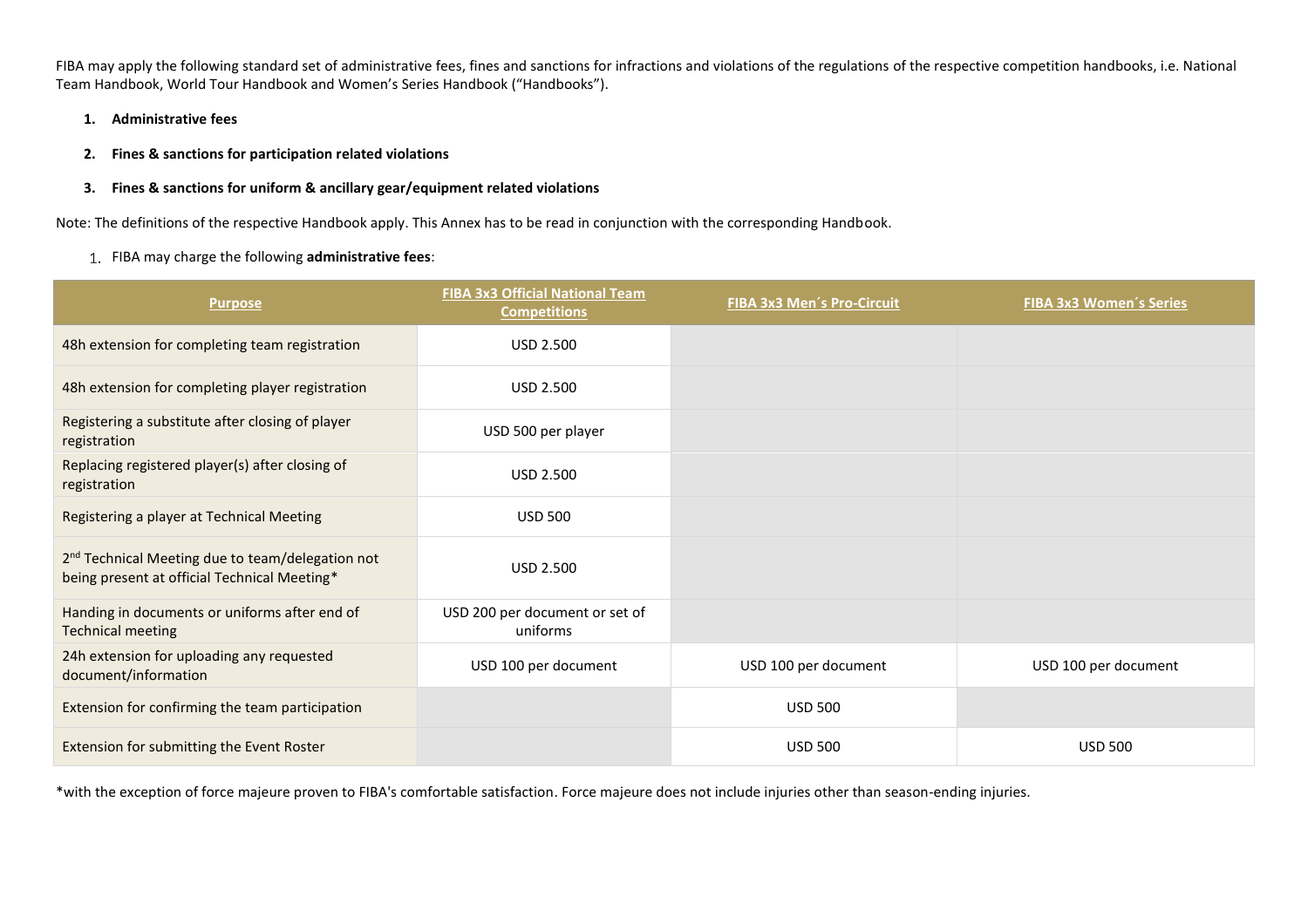## 2. FIBA may charge the following fines and apply the following sanctions for participation related violations:

| <b>Violation</b>                                                                  | <b>FIBA 3x3 Official National Team Competitions</b>                                                                                                                                                                                                                                                               | <b>FIBA 3x3 Men's Pro-Circuit &amp; Super Quests</b>                                                                                                                                                                                                                                                                                                                                                                           | <b>FIBA 3x3 Women's Series</b>                                                                                                                                                                                           |
|-----------------------------------------------------------------------------------|-------------------------------------------------------------------------------------------------------------------------------------------------------------------------------------------------------------------------------------------------------------------------------------------------------------------|--------------------------------------------------------------------------------------------------------------------------------------------------------------------------------------------------------------------------------------------------------------------------------------------------------------------------------------------------------------------------------------------------------------------------------|--------------------------------------------------------------------------------------------------------------------------------------------------------------------------------------------------------------------------|
|                                                                                   |                                                                                                                                                                                                                                                                                                                   | USD 2.500; and                                                                                                                                                                                                                                                                                                                                                                                                                 | USD 2.500; and                                                                                                                                                                                                           |
| Team with less than 4<br>eligible players ready to<br>play at Technical Meeting   | USD 2.500 per team                                                                                                                                                                                                                                                                                                | Reimbursement to FIBA of expenses made on behalf of the<br>Team, plus damages for loss of income and other financial<br>consequences; and<br>Suspension of the missing player(s) for the next equivalent<br>event                                                                                                                                                                                                              | Reimbursement to FIBA of expenses made<br>on behalf of the Team, plus damages for<br>loss of income and other financial<br>consequences; and<br>Suspension of the missing player(s) for the<br>next Women's Series event |
| Cancellation of a<br>participation after<br>confirmation/qualification            |                                                                                                                                                                                                                                                                                                                   | <b>World Tour Final</b>                                                                                                                                                                                                                                                                                                                                                                                                        |                                                                                                                                                                                                                          |
|                                                                                   |                                                                                                                                                                                                                                                                                                                   | USD 10.000; and                                                                                                                                                                                                                                                                                                                                                                                                                |                                                                                                                                                                                                                          |
|                                                                                   | Up to CHF 10.000; and<br>A ban from participating in any FIBA 3x3 National Team<br>Competition for a period of time not exceeding 1 Olympic<br>cycle may be imposed by the Secretary General.                                                                                                                     | Reimbursement to FIBA of expenses made on behalf of the<br>Team, plus damages for loss of income and other financial<br>consequences; and<br>Forfeiture of any unpaid, accrued Season's prize money<br>Other events<br>USD 2.500; and<br>Reimbursement to FIBA of expenses made on behalf of the<br>Team, plus damages for loss of income and other financial<br>consequences; and<br>Number of Automated slots increased by 1 | USD 1.500; and<br>Reimbursement to FIBA of expenses made<br>on behalf of the Team, plus damages for<br>loss of income and other financial<br>consequences; and<br>Number of Automated slots increased by 1               |
| Cancellation of a<br>participation after team<br>seeding                          | Up to CHF 10.000; and                                                                                                                                                                                                                                                                                             | USD 5.000; and                                                                                                                                                                                                                                                                                                                                                                                                                 | USD 2.500; and                                                                                                                                                                                                           |
|                                                                                   | A ban from participating in any FIBA 3x3 National Team<br>Competition for a period of time not exceeding one (1)<br>Olympic cycle may be imposed by the Secretary General.                                                                                                                                        | Reimbursement to FIBA of expenses made on behalf of the<br>Team, plus damages for loss of income and other financial<br>consequences; and<br>Number of Automated slots increased by 2                                                                                                                                                                                                                                          | Reimbursement to FIBA of expenses made<br>on behalf of the Team, plus damages for<br>loss of income and other financial<br>consequences; and<br>Number of Automated slots increased by 1                                 |
| Failure to register 4<br>players per team prior to<br>the closing of registration | Up to CHF 10.000; and                                                                                                                                                                                                                                                                                             |                                                                                                                                                                                                                                                                                                                                                                                                                                |                                                                                                                                                                                                                          |
|                                                                                   | National member federations shall lose the participation<br>right, may be replaced through a decision of FIBA by a<br>substitute team and a ban from participating in any FIBA 3x3<br>National Team Competition for a period of time not<br>exceeding 1 Olympic cycle may be imposed by the Secretary<br>General. |                                                                                                                                                                                                                                                                                                                                                                                                                                |                                                                                                                                                                                                                          |

\*with the exception of force majeure proven to FIBA's comfortable satisfaction. Force majeure does not include injuries other than season-ending injuries.